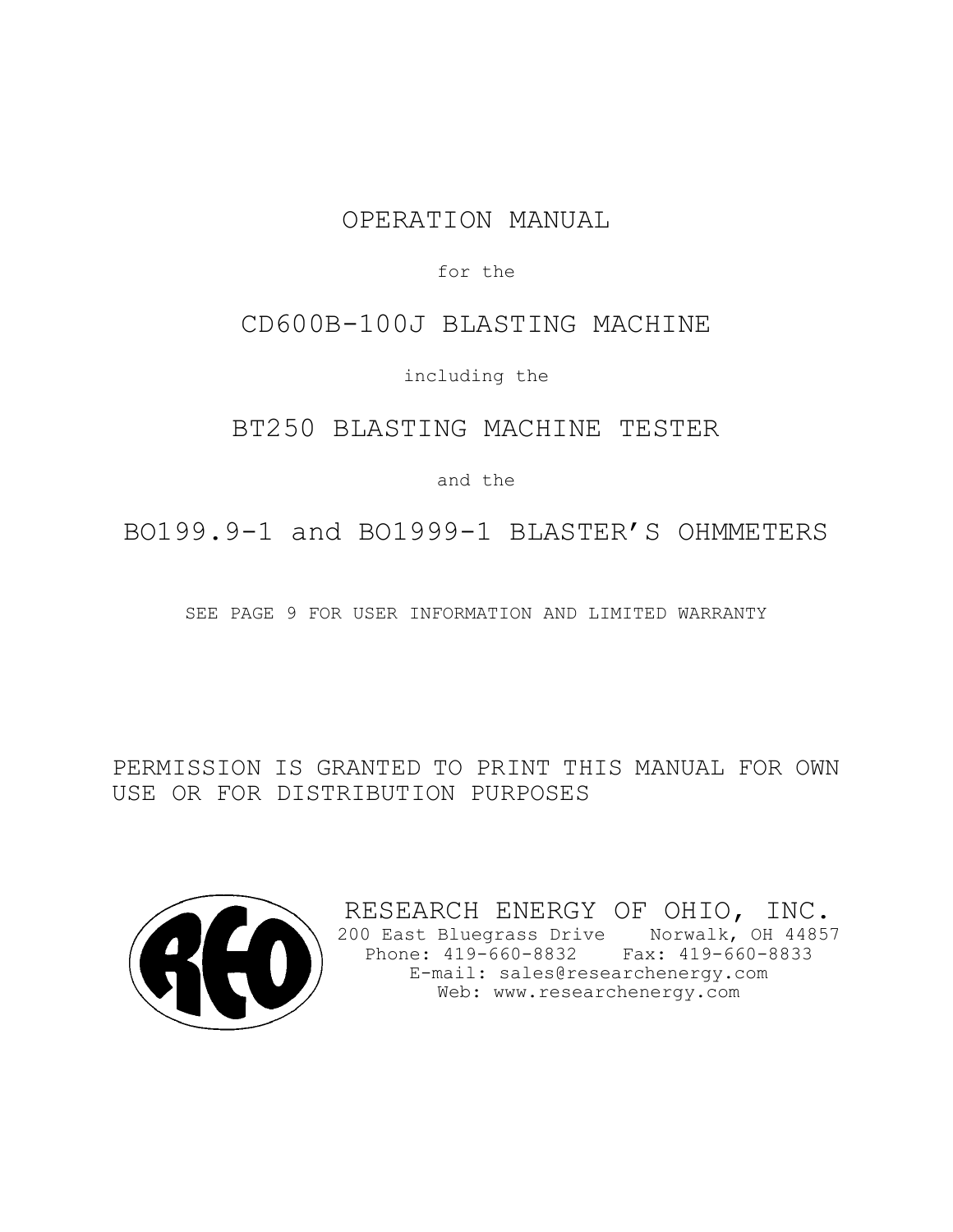# TABLE OF CONTENTS

| INTRODUCTION<br>$\frac{1}{2}$<br>$\sim$ $\sim$ $\sim$ $\sim$                                                                                                                                                                                                |
|-------------------------------------------------------------------------------------------------------------------------------------------------------------------------------------------------------------------------------------------------------------|
| ACCESSORIES.<br>and the state of the state of                                                                                                                                                                                                               |
| GENERAL INFORMATION.<br>$\ddot{\phantom{a}}$<br>$\begin{array}{cccccccccccccccccc} . & . & . & . & . & . & . & . & . & . \end{array}$<br>$\sim$<br>$\ddot{\phantom{a}}$<br>$\ddot{\phantom{a}}$<br>$\ddot{\phantom{a}}$<br>$\ddot{\phantom{a}}$             |
| INDICATOR.<br>$\ddot{\phantom{a}}$                                                                                                                                                                                                                          |
| SPECIFICATIONS.                                                                                                                                                                                                                                             |
| Output<br>4<br>$\mathbf{r}$ . The set of $\mathbf{r}$<br>$\ddot{\phantom{a}}$<br>$\sim$<br>$\sim$<br>$\sim$<br>$\sim$                                                                                                                                       |
| 4                                                                                                                                                                                                                                                           |
| OPERATION.                                                                                                                                                                                                                                                  |
| Operational Test.                                                                                                                                                                                                                                           |
| $\sim$<br>6                                                                                                                                                                                                                                                 |
| General Operating Procedure.                                                                                                                                                                                                                                |
| BATTERIES.<br>$\mathbf{r}$ . The set of $\mathbf{r}$<br>$\mathbf{r}$ , and $\mathbf{r}$ , and $\mathbf{r}$                                                                                                                                                  |
| Battery Life<br>$\sim$ $\sim$                                                                                                                                                                                                                               |
| 7<br>Battery Replacement<br>and the contract of the contract of the contract of the contract of the contract of the contract of the contract of the contract of the contract of the contract of the contract of the contract of the contract of the contra  |
| REPAIRS.<br>$\cdots$<br>. The contract of the contract of the contract of the contract of the contract of the contract of the contract of the contract of the contract of the contract of the contract of the contract of the contract of the contrac       |
| USER INFORMATION AND LIMITED WARRANTY<br>$\mathbf{r}$ , $\mathbf{r}$ , $\mathbf{r}$ , $\mathbf{r}$ , $\mathbf{r}$                                                                                                                                           |
| 9                                                                                                                                                                                                                                                           |
|                                                                                                                                                                                                                                                             |
|                                                                                                                                                                                                                                                             |
| BT250 BLASTING MACHINE TESTERS<br>APPENDIX A<br>. . 10                                                                                                                                                                                                      |
| General Information                                                                                                                                                                                                                                         |
| Operation<br>. . 10<br>$\frac{1}{2}$                                                                                                                                                                                                                        |
| 10<br>Self Test                                                                                                                                                                                                                                             |
| General Operating Procedure<br>. . 11                                                                                                                                                                                                                       |
| <b>Batteries</b><br>. . 11<br>. The contract of the contract of the contract of the contract of the contract of the contract of the contract of the contract of the contract of the contract of the contract of the contract of the contract of the contrac |
|                                                                                                                                                                                                                                                             |
| Battery Replacement<br>. 11                                                                                                                                                                                                                                 |
|                                                                                                                                                                                                                                                             |
| BO199.9-1 AND BO1999-1 BLASTER'S OHMMETER<br>APPENDIX B<br>. 13                                                                                                                                                                                             |
|                                                                                                                                                                                                                                                             |
|                                                                                                                                                                                                                                                             |
|                                                                                                                                                                                                                                                             |
| . 13<br>Operation<br>$\cdots$                                                                                                                                                                                                                               |
| . 13<br>Operational Test                                                                                                                                                                                                                                    |
| General Operating Procedure 13                                                                                                                                                                                                                              |
| Battery                                                                                                                                                                                                                                                     |
|                                                                                                                                                                                                                                                             |
| Battery Replacement 14                                                                                                                                                                                                                                      |
|                                                                                                                                                                                                                                                             |
| APPENDIX C<br>LEAD LINES                                                                                                                                                                                                                                    |
|                                                                                                                                                                                                                                                             |
| Conditions Which Cause Firing Cable and Lead Line Failure 15                                                                                                                                                                                                |
|                                                                                                                                                                                                                                                             |
| APPENDIX D<br>MISFIRES<br>. 16<br>$\frac{1}{2}$                                                                                                                                                                                                             |
| If a Misfire Occurs                                                                                                                                                                                                                                         |
| Some Causes of Misfires<br>$\cdots$ 16                                                                                                                                                                                                                      |
| .                                                                                                                                                                                                                                                           |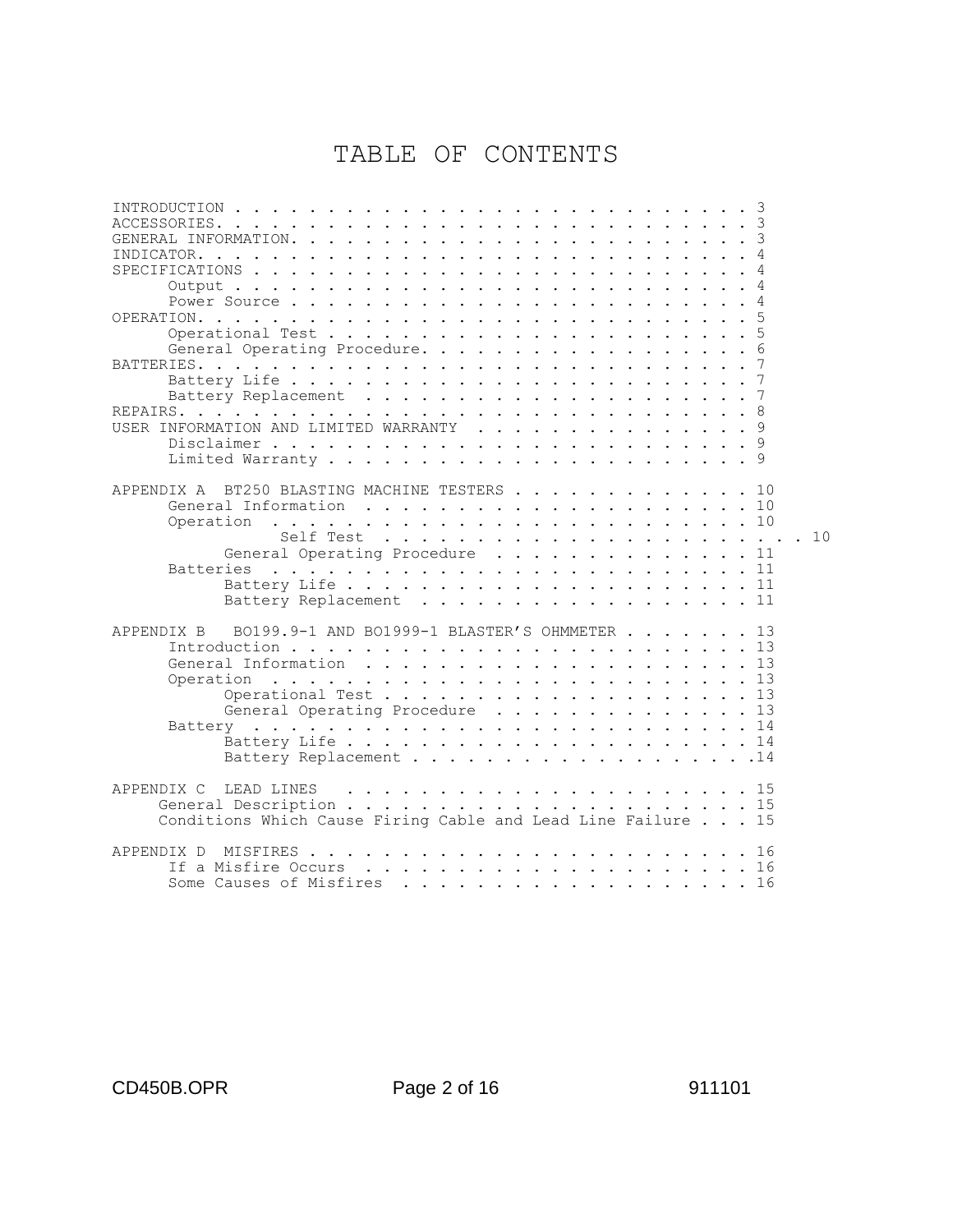### INTRODUCTION

The Research Energy of Ohio, Inc. (REO) CD600B-100J Blasting Machine is a single circuit capacitor discharge blasting machine using solid state electronics. The Blasting Machine can detonate up to 1000 U.S. manufactured electric detonators wired in a balanced parallel series circuit. The energy for the detonator circuit is supplied by two capacitors in series which provide a nominal equivalent capacitance of 550 microfarads charged to 600 volts. Primary power to charge the capacitor and to operate the electronics is derived from internal alkaline dry cell batteries.

## ACCESSORIES

The accessories listed below are available for testing the CD600B-100J Blasting Machine and for testing electric detonator circuits. Please refer to the APPENDIX for additional information

> BT250 Blasting Machine Tester. (See APPENDIX A.) BO199.9-1 and BO1999-1 Blaster's Ohmmeters (See APPENDIX B)

CAUTION: WE URGE YOU TO USE ONLY RESEARCH ENERGY OF OHIO, INC. REPLACEMENT PARTS AND ACCESSORIES. We are aware of other replacement products for the REO system, and feel that they do not meet all of our technical and safety standards. We have observed in products manufactured by others frayed and poorly made solder connections which may allow circuit to circuit and/or circuit to case shorts, unprotected connectors which may allow excessive leakage current and subsequent voltage breakdown, unshunted circuits during shot wiring and connection of the electric detonators and incorrect wiring which may result in misfires and may present a shock hazard. Furthermore, some of these products violate, in our opinion, the Federal Coal Mine Safety Standard 30CFR77, Part 77.1303 "Explosives Handling and Use".

## GENERAL INFORMATION

The CHARGE and FIRE pushbutton switches are on the top panel. The two lead line terminals are also on the top panel.

The CHARGING/READY TO FIRE indicator on the panel flashes when the energy storage capacitor is being charged, and is on steady when the energy storage capacitor reaches the design voltage. It does not indicate energy and therefore does not guarantee that the energy storage capacitor has enough energy output to fire the electric detonators. Energy output must be determined as discussed in Operational Test Procedure.

The output terminals are shunted until the FIRE switch is depressed.

The Blasting Machine will shut down upon release of the CHARGE switch.

The machine cannot be fired until the voltage on the capacitor reaches the design voltage and the safety circuit is released.

## Indicator

CDB100J\_OPR Page 3 of 16 000228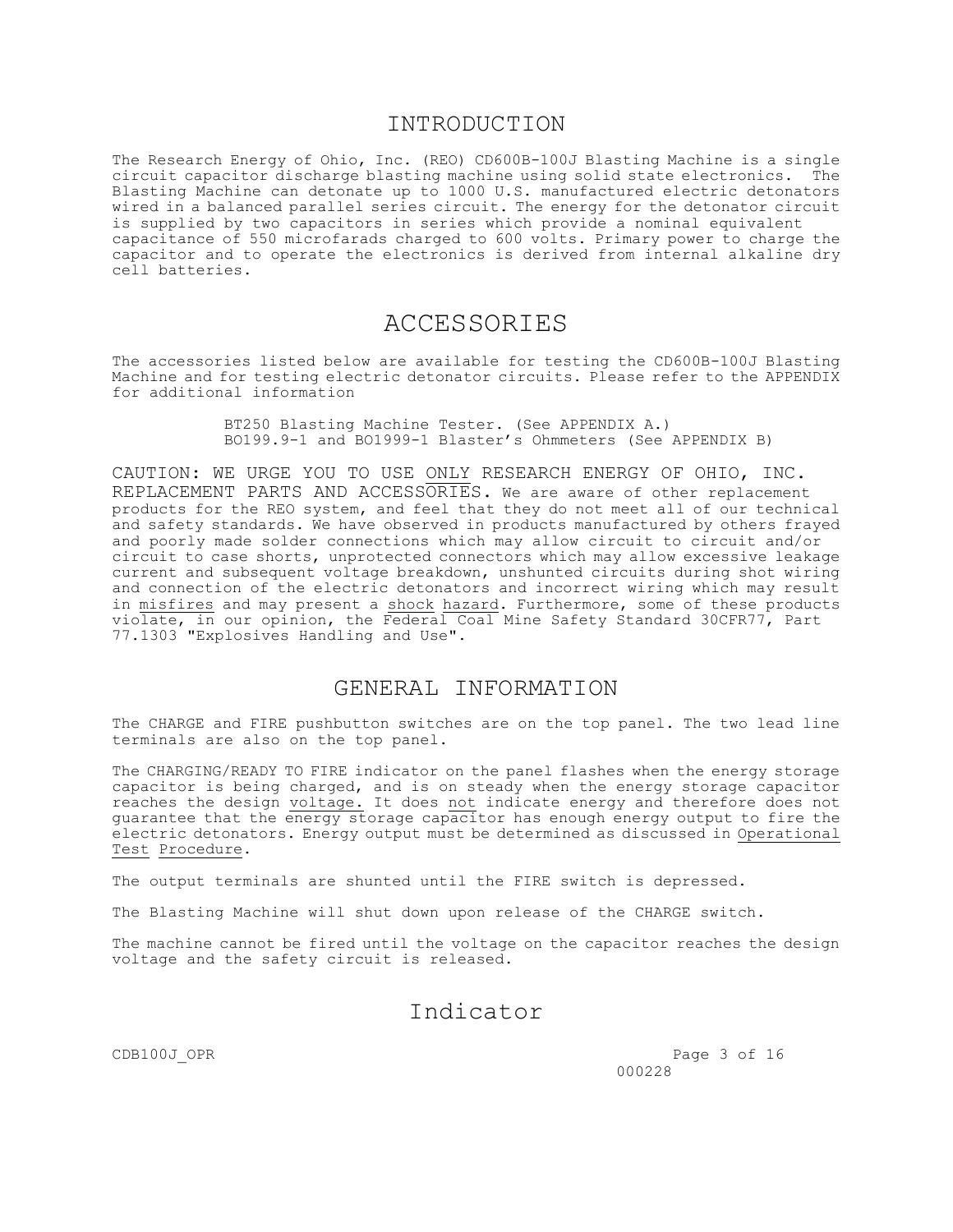| Indicator (LED)<br>Quantity |
|-----------------------------|
|-----------------------------|

Function

 1 CHARGING/READY TO FIRE When flashing, indicates the energy storage capacitor is charging. When on steady, indicates the energy storage capacitor is at the design voltage. (Does not indicate energy. Energy output must be determined as discussed in Operational Test Procedure.)

## SPECIFICATIONS

#### Output:

| Number circuits:     |                                                                                |
|----------------------|--------------------------------------------------------------------------------|
| Nominal Capacitance: | 550 MFD                                                                        |
| Nominal Voltage:     | 600 VDC                                                                        |
| Internal Resistance: | 1.5 ohms at 75 F (24 C), 2 ohms at 20 F (-7<br>C), 2.5 ohms at $0 F (-32 C)$ . |
| Nominal Energy:      | 100 Joules                                                                     |

Electric Detonator Capacity:\*

Straight Series: 130 detonators Parallel Series: 1000 detonators\*\*

- \* 2 ohm max lead line and 2 ohm electric detonators, based on U.S. standard detonator rating of 20 mj/ohm delivered in 5 ms.
- \*\* 11 series of 91, or 12 series of 84, or 13 series of 77

electric detonators of 2 ohms each.

#### Power Source:

 Type: Internal D cell ALKALINE batteries. Quantity: Fifteen. Access: Remove the cover on the end of the blasting machine.

WARNING: USE ONLY ALKALINE TYPE BATTERIES. Do not use carbon-zinc type batteries as these do not have the amperage capacity to operate the Blasting Machine.

WARNING: DO NOT OPERATE THE BLASTING MACHINE IF THE BATTERY COVER IS NOT IN PLACE.

### OPERATION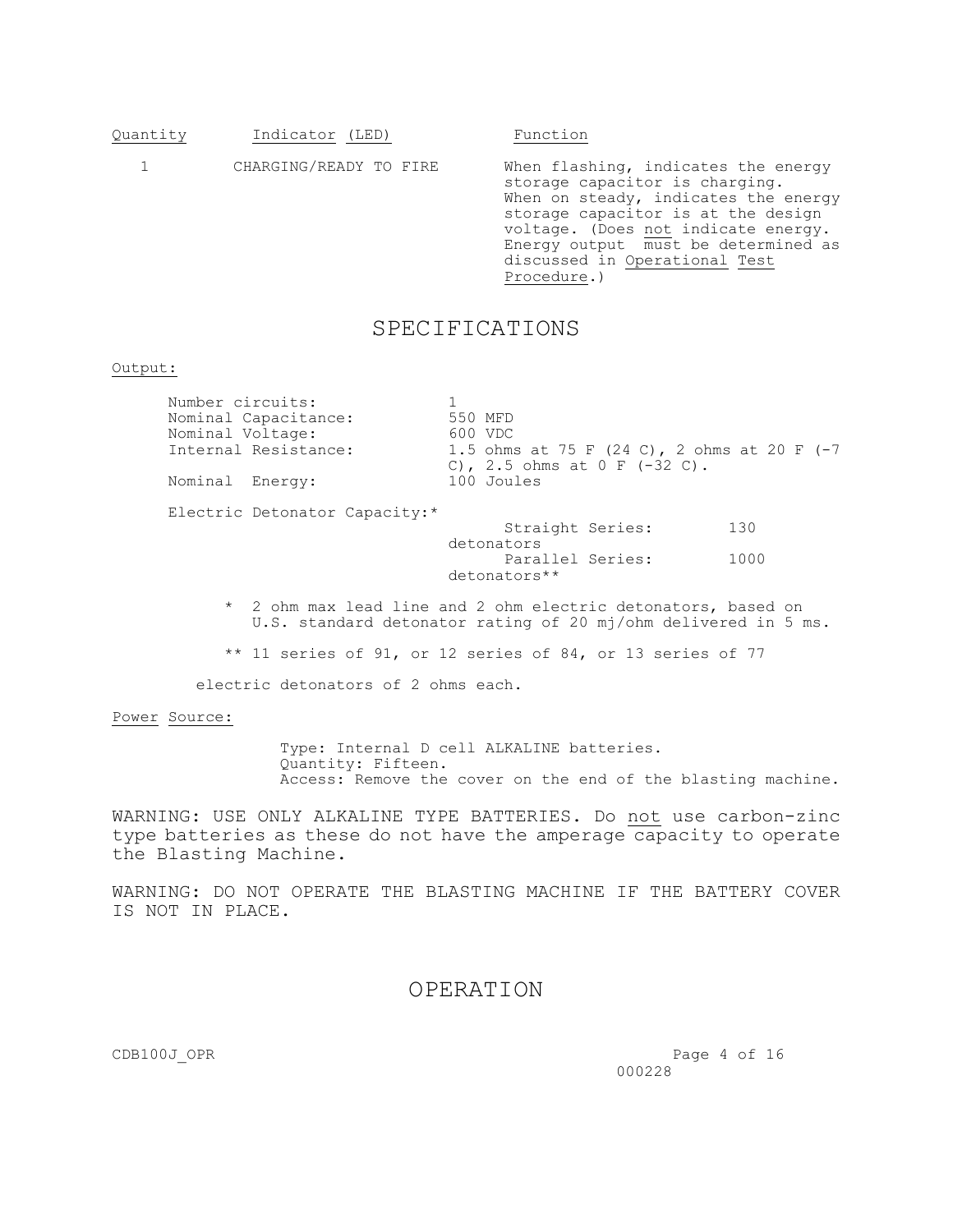#### Operational Test

WARNING: BLASTING PROCEDURES, ELECTRIC DETONATOR SELECTION, CIRCUIT DESIGN AND TIMING ARE THE RESPONSIBILITY OF THE USER. Consult with the mine Explosives Engineer and with the explosives suppliers for necessary information and training for safe, efficient blasts.

IMPORTANT: The following procedure will check out most of the functions of the CD600B-100J Blasting Machine. Since capacitor stored energy can only be measured when discharging, the blasting machine must be connected to a BT250 Blasting Machine Tester (or other suitable test method), prior to each use, to determine if the energy output of the blasting machine is sufficient to fire electric detonators.

CAUTION: The output of the CD600B-100J Blasting Machine is a "pulse" of voltage of relatively short duration. Multimeters, voltmeters and other field instruments cannot respond to this short duration voltage and therefore cannot be used to determine if the blasting machine output voltage is normal.

WARNING: DO NOT TEST THE BLASTING MACHINE NEAR ACTIVE BLAST SITES OR USING LIVE OR DANGEROUS EXPLOSIVE DEVICES.

- 1. Connect the blasting machine to a BT250 or other suitable test load. (See APPENDIX C for using a BT250).
- 2. Depress the CHARGE pushbutton switch and hold it down. The CHARGING/READY TO FIRE indicator should flash as the machine charges, and come on steady after 10 to 30 seconds. It should remain on steady as long as the CHARGE pushbutton switch is held down.

IMPORTANT: The CHARGING/READY TO FIRE indicator lights steady when the energy storage capacitor reaches the design voltage. It does not indicate energy and therefore cannot indicate if the blasting machine has sufficient energy to detonate the electric detonators.

WARNING: DANGER - HIGH VOLTAGE - SHOCK HAZARD. KEEP BODY AND HANDS CLEAR OF TERMINALS AND CONDUCTORS. CONTACT WITH ELECTRICAL CONDUCTORS COULD CAUSE SERIOUS INJURY OR DEATH.

- 3. After the CHARGING/READY TO FIRE indicator is on steady continue holding the CHARGE pushbutton switch down and depress the FIRE pushbutton switch. Continue holding both switches down for 3 seconds.
	- A. Verify that the test load was energized approximately 1/4 second after the FIRE pushbutton switch was depressed.
	- B. Verify that the CHARGING/READY TO FIRE indicator is unlit. C Verify that the energy output of the blasting machine was at least 100% of rated energy.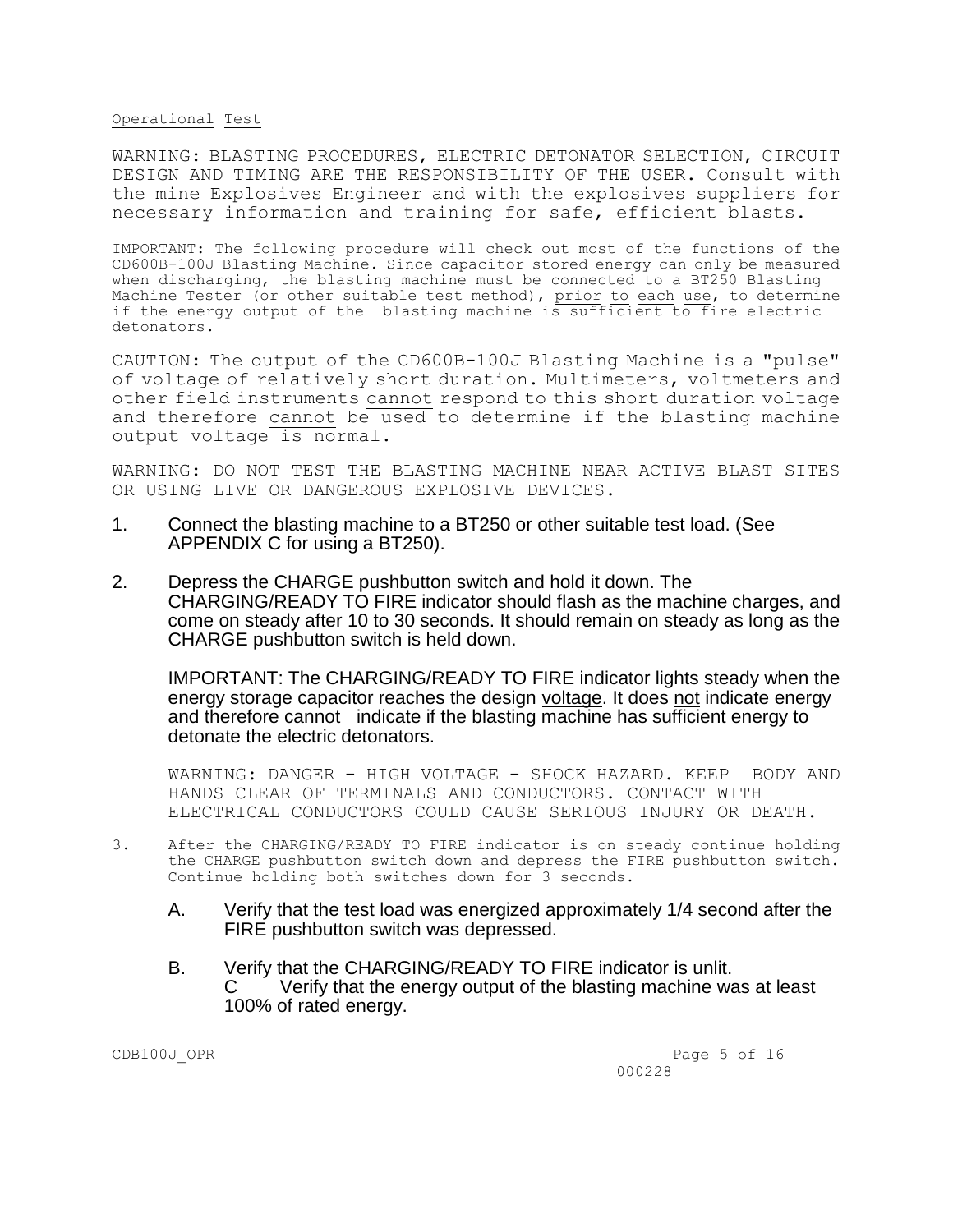- 4. After observing the above, release both pushbutton switches.
- 5. Secure the blasting machine.

### General Operating Procedure

Note: The following procedure is intended as a guide only, and each user must prepare and verify his own procedure consistent with Local, State, and Federal regulations.

CAUTION - USE OF THIS MACHINE REQUIRES THAT THE OPERATOR HAS BEEN TRAINED IN BLASTING TECHNIQUES.

WARNING: BATTERIES ALONE CAN FIRE ELECTRIC DETONATORS. KEEP BATTERIES AWAY FROM THE BLASTING CIRCUITS.

WARNING: NEVER CONNECT THE BLASTING CIRCUIT TO THE BLASTING MACHINE UNTIL YOU ARE READY TO FIRE THE BLAST.

- 1. Perform the Operational Test Procedure (including measurement of energy output) prior to bringing the blasting machine into the blast area.
- 2. Obtain electric detonator firing recommendations from the detonator manufacturer. Check the blasting circuit calculations prior to connecting to the Blasting Machine.
- 3. Connect the detonator wires to the lead lines using balanced series-parallel circuits as recommended by the detonator manufacturer.

CAUTION: Keep the lead lines shunted during wiring of the electric detonators by connecting the lead line wires to the SHUNTED terminals on the cable reel or by twisting them together.

- 4. MAKE SURE THAT ALL PERSONNEL HAVE BEEN REMOVED TO A SAFE LOCATION.
- 5. Check the electric detonator circuit continuity and resistance (including the lead lines) using an approved Blaster's Ohmmeter.
- 6. Shunt the lead lines after checking the circuits by connecting the lead lines to the SHUNTED terminals on the cable reel or by twisting the cable wires together until the blast is ready to be initiated.
- 7. Remove the wires from the SHUNT terminals on the cable reel and connect the wires to the terminals on the blasting machine. KEEP HANDS AND BODY CLEAR OF CONDUCTORS. CONTACT WITH ELECTRICAL CONDUCTORS COULD CAUSE SERIOUS INJURY OR DEATH.
- 8. Depress the CHARGE switch and hold it down. The CHARGING/READY TO FIRE indicator flashes as the capacitor charges and comes on steady when the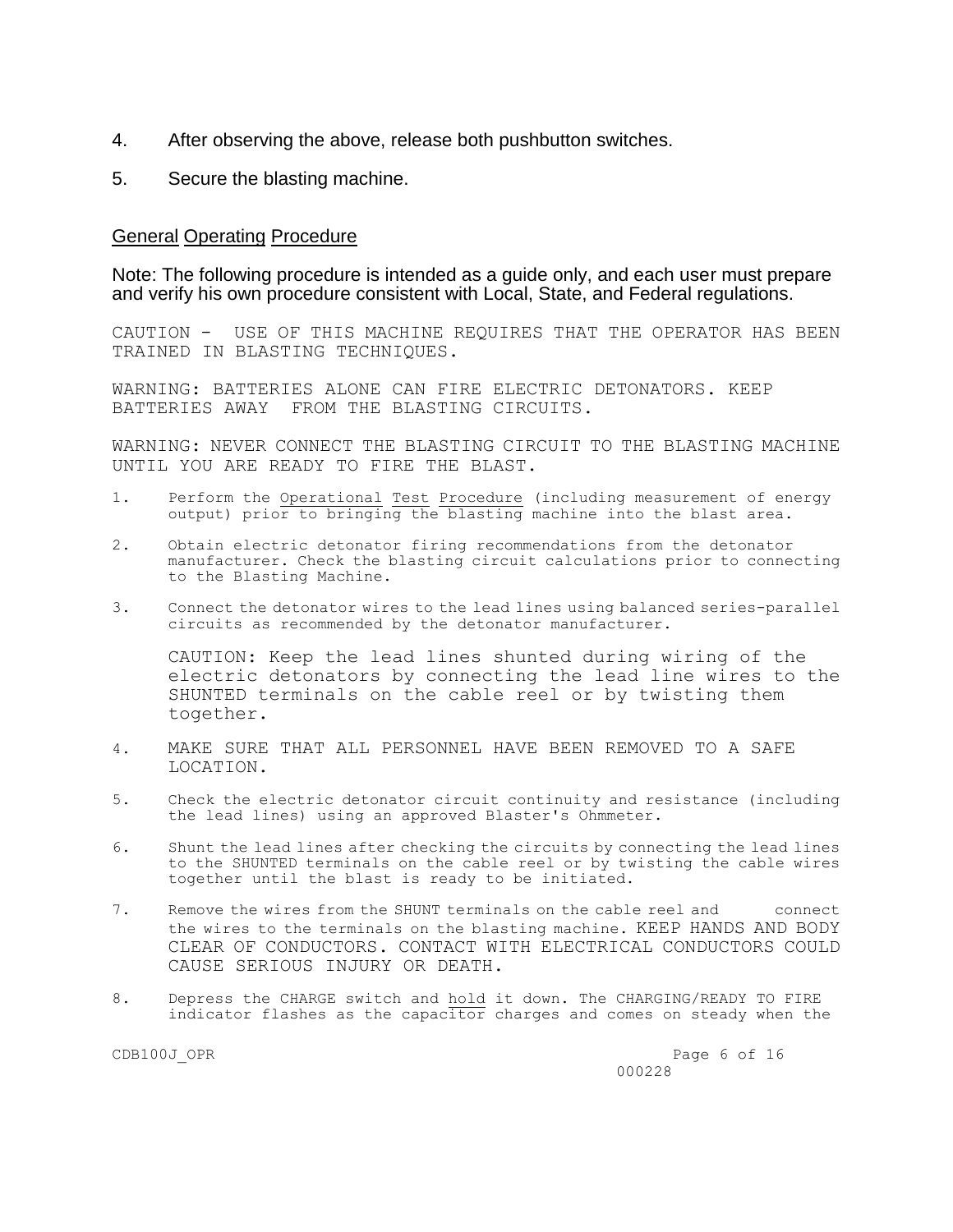capacitor reaches the design voltage. Release of the CHARGE switch will discharge the capacitor within 10 seconds.

9. When the CHARGING/READY TO FIRE indicator is on steady, continue holding the CHARGE switch down, and firmly depress the FIRE switch. Continue holding both switches down until the firing operation is complete.

IMPORTANT: The CHARGING/READY TO FIRE indicator does not indicate energy and therefore cannot indicate if the blasting machine has sufficient energy output to detonate the electric detonators. Output energy must be determined as discussed in the Operational Test Procedure.

- 10. After the firing operation is complete, wait 5 seconds then release both switches.
- 11. Disconnect and shunt the blasting cable.
- 12. The blaster should secure the machine again after use.
- 13. If the Blasting Machine should fail to fire, release both switches, disconnect and shunt the blasting cable, notify personnel of blast delay and consult this manual.

### **BATTERIES**

WARNING: USE ONLY ALKALINE TYPE BATTERIES. Do not use carbon-zinc type batteries as they do not have the amperage capacity to operate the Blasting Machine.

#### Battery Life

Battery replacement is required when the time required to charge the blasting machine (i.e., the time required for the CHARGING/READY TO FIRE indicator to come on steady after depressing the CHARGE pushbutton switch) exceeds about 30 seconds. This is an arbitrary figure and is chosen only because an operator usually feels uncomfortable if the charge time is greater than about 30 seconds. When the CHARGING/READY TO FIRE indicator lights steady, even if the charge time is greater than 30 seconds, the energy storage capacitor is charged to the design voltage.

Test firing a blasting machine into a tester or charging to test the READY TO FIRE indicator depletes battery life the same as firing an actual blast.

#### Battery Replacement

Remove the battery cover on the side to gain access to the batteries. The Blasting Machine requires twelve Alkaline "D" cell type batteries. After battery replacement, replace the battery cover.

CAUTION: OBSERVE POLARITY WHEN REPLACING THE BATTERIES. Insert the batteries according to the label on the battery holders. INCORRECT POLARITY WILL DAMAGE THE BLASTING MACHINE.

CDB100J\_OPR Page 7 of 16 000228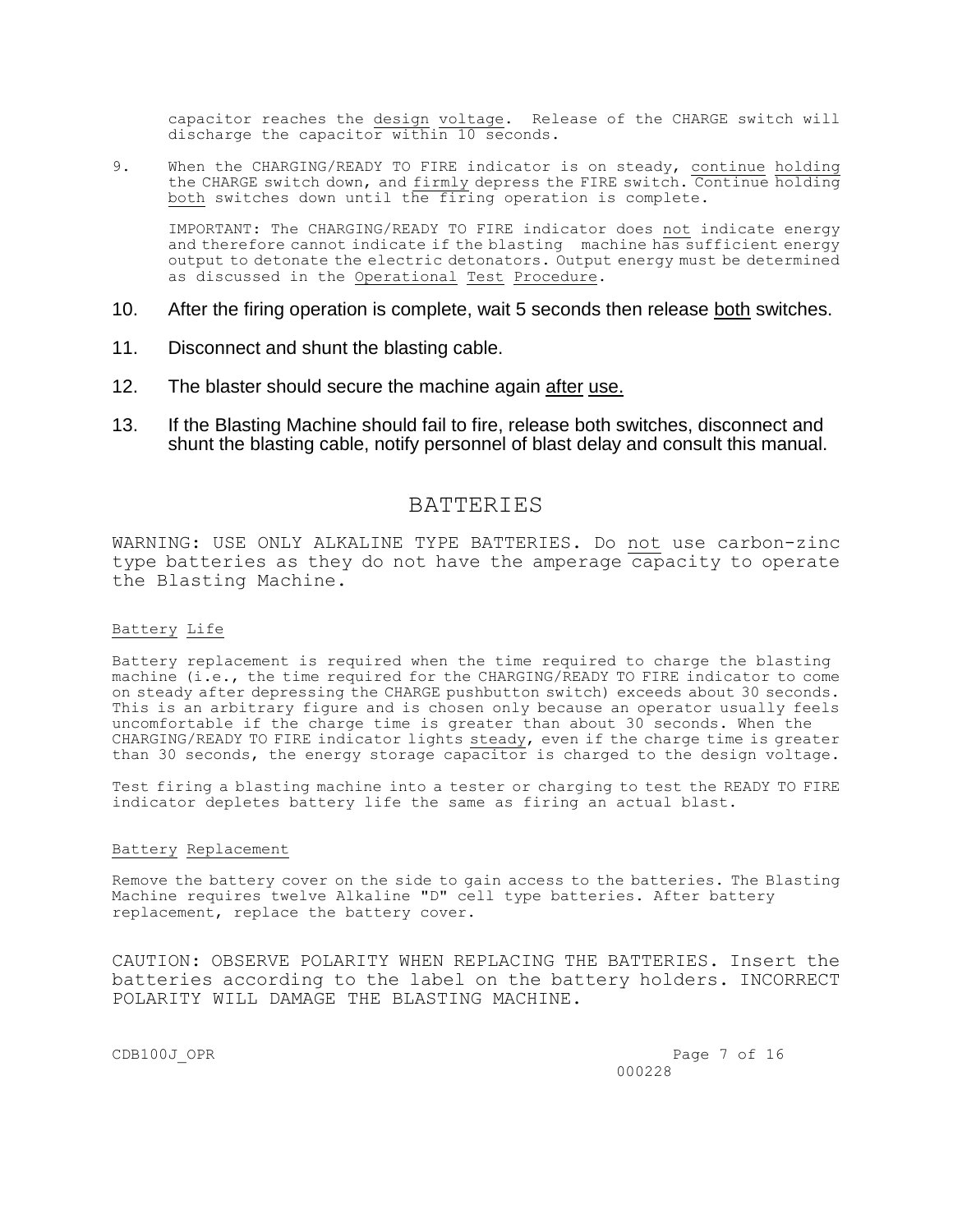CAUTION: WHEN REPLACING THE BATTERIES, USE ALL NEW BATTERIES. DO NOT USE PARTIALLY USED BATTERIES AS THESE WILL BECOME EXHAUSTED BEFORE THE OTHERS AND MAY LEAK CHEMICALS CAUSING SEVERE DAMAGE TO THE BLASTING MACHINE.

CAUTION: REMOVE THE BATTERIES AND EXAMINE THEM FOR CHEMICAL LEAKAGE AT LEAST EVERY SIX MONTHS. REPLACE THE BATTERIES AT LEAST YEARLY EVEN IF NOT EXHAUSTED. DO NOT STORE THE BLASTING MACHINE FOR PROLONGED PERIODS WITH THE BATTERIES INSTALLED.

WARNING: DO NOT OPERATE THE BLASTING MACHINE IF THE BATTERY COVER IN NOT IN PLACE.

## REPAIRS

The CD600B-100J Blasting Machine, BT250 Blasting Machine Tester, BO199.9-1 Blaster's Ohmmeter and BO1999-1 Blaster's Ohmmeter must be repaired only at the factory to ensure quality workmanship, and for updating to current production standards. Quality control tests are performed and exact replacement parts are used. Each item repaired is subjected to the same quality control tests as new production. Such procedures and the specialized test equipment required are not available in the field or at other generalized repair shops.

If repair is required, please return the item with shipping charges prepaid to the factory at the address listed below. Include a note or letter describing the problem and include the name and telephone number of the  $\overline{person(s)}$  knowledgeable of the problem. If the equipment is sent by Greyhound Bus Lines, there is a pickup charge which will be added to your repair bill.

> Research Energy of Ohio, Inc. 200 East Bluegrass Drive Norwalk, OH 44857

Phone: (419) 660-8832 Fax: (419) 660-8833 E-mail: repair@researchenergy.com Web: www.researchenergy.com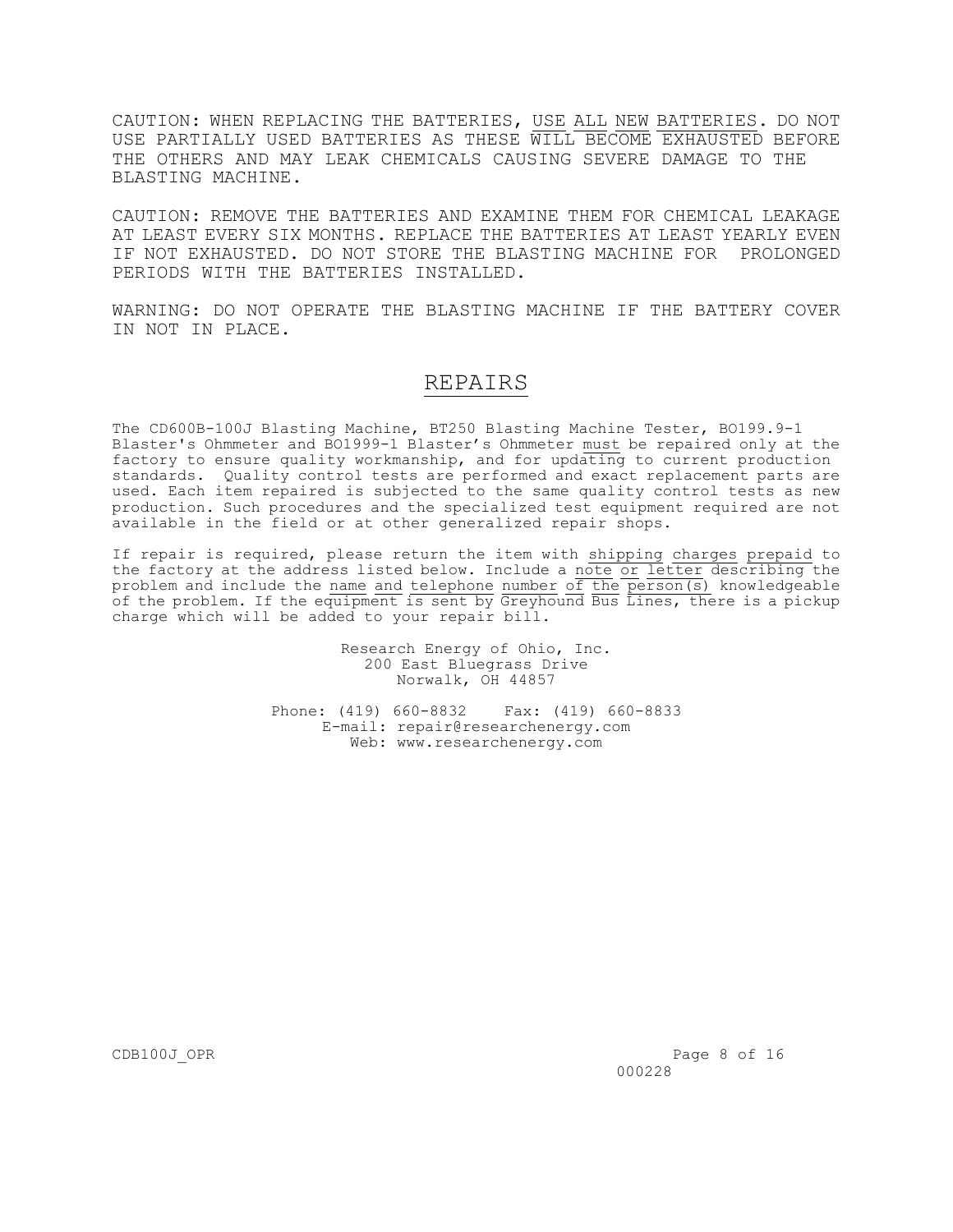## USER INFORMATION AND LIMITED WARRANTY

#### Disclaimer

 The information contained in this manual is the instructions and recommendations of Research Energy of Ohio, Inc. Federal, State and/or Local laws, rules and regulations may alter the sequence of operating the equipment. It is the responsibility of the purchaser and user to insure use consistent with Federal, State and/or Local laws,  $\overline{\text{rules}}$  and regulations. It is the responsibility of the receiving office to register this document to the appropriate department and person(s) responsible for mine and blasting safety.

WARNING: BLASTING PROCEDURES, E.B. CAP SELECTION, E.B. CAP CIRCUIT DESIGN, SHOT LAYOUT AND TIMING ARE THE RESPONSIBILITY OF THE USER. Consult with the mine Explosives Engineer and with the explosives suppliers for necessary information and training for safe, efficient blasts.

#### Limited Warranty

 Each unit is tested extensively before shipment and carries a 90 day LIMITED WARRANTY. If the unit fails to test or perform due to a defect in material or workmanship and is returned with shipping prepaid to Research Energy of Ohio, Inc., 200 East Bluegrass Drive, Norwalk, OH 44857, it will be repaired or replaced at our option. This LIMITED WARRANTY is void if the equipment has been dismantled, altered, or otherwise abused in any way.

 The above LIMITED WARRANTY is exclusive and in lieu of all warranties, express or implied, including any implied warranty of merchantability or fitness for a particular purpose. Under no circumstances shall Seller or Manufacturer be liable for damages of any description occasioned by or resulting from operation or use of this equipment.

 We cannot anticipate all conditions under which this information and our products, or our products in combination with the products of other manufacturers, may be used and therefore accept no responsibility for the results obtained, the suitability or the safety of our products when used alone or in combination with other products. The user must make his own tests to determine the suitability and safety of each product and product combination for his own purpose. We sell the product without warranty and the buyers and users assume all responsibility and liability for all losses (including anticipated profits), consequential damages, or incidental damages arising from the use of our products alone or in combination with other products.

 Use of this equipment by persons not trained in blasting techniques will make the warranty null and void.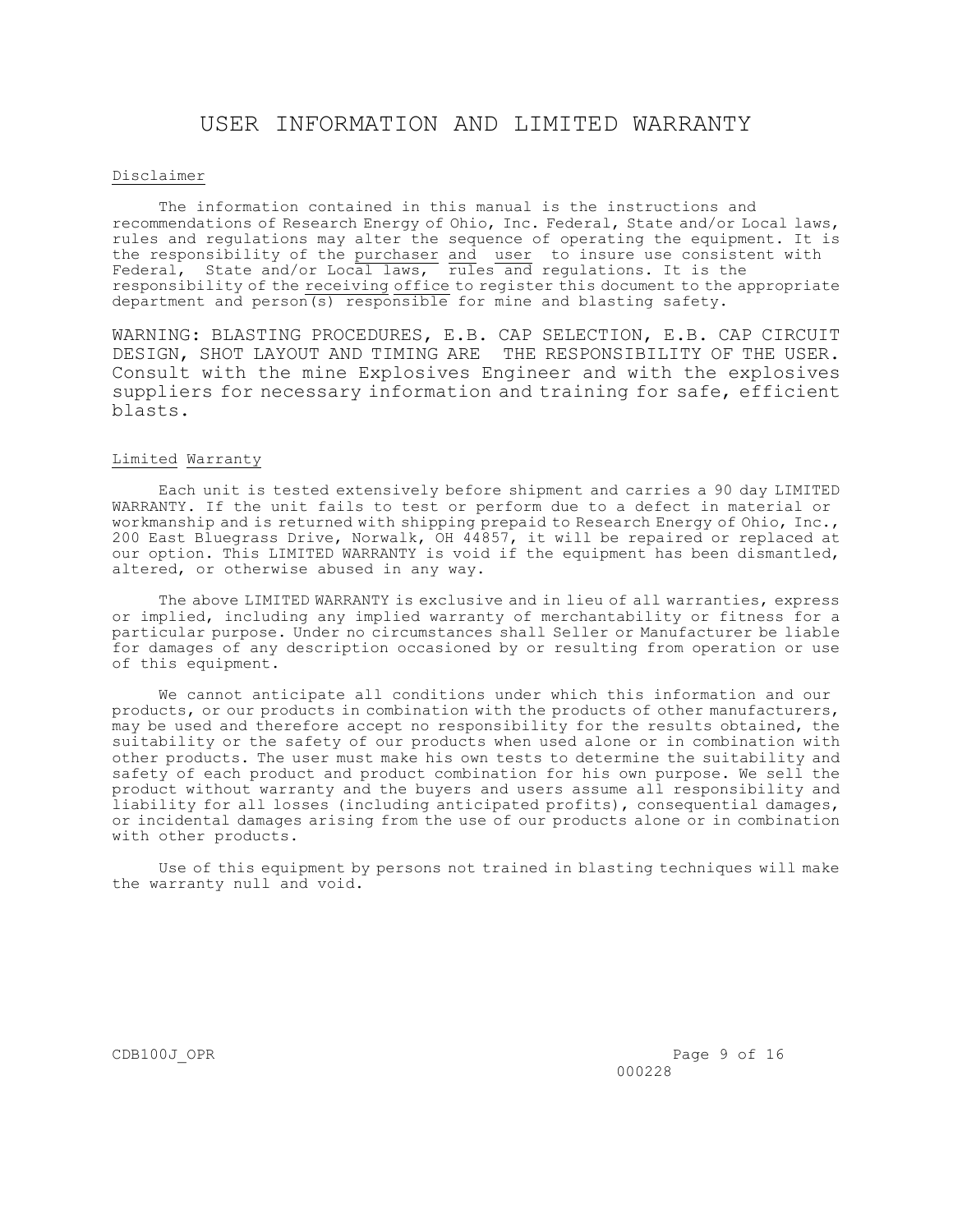### APPENDIX A

## BT250 BLASTING MACHINE TESTER

### GENERAL INFORMATION

#### WARNING: DO NOT TEST BLASTING MACHINES OR ACCESSORIES NEAR ACTIVE BLAST SITES.

The Research Energy of Ohio, Inc. (REO) Model BT250 Blasting Machine Tester measures the output energy of REO CD450-50J, CD450A-50J, CD450B-50J, CD600-100J, CD600B-100J and CD700-60J Capacitor Discharge Blasting Machines. Please note that the CD600B-100J Blasting Machine is electrically identical to the CD600-100J Blasting Machine. Therefore, use the CD600-100J setting on the BT250 Blasting Machine Tester if the Tester label does not list the CD600B-100J Blasting Machine. A ruggedized LED display allows the user to view the energy output of the REO CD Blasting Machines. The blasting machine tester contains an internal ten ohm load resistor across the terminals to which the CD blasting machine under test is connected. Two 24" leads with spade connectors on each end are supplied.

A machine selector switch on the BT250 tester is provided to select the model blasting machine being tested.

The BT250 automatically performs a self test when first turned on, and turns off automatically after approximately 8 seconds.

The BT250 turns on automatically the instant a blasting machine is fired into the unit. It turns off automatically after approximately 8 seconds.

The BT250 Blasting Machine Tester is not intended to be a precise instrument such as would be used for laboratory measurements of output energy. It is intended to be used in the field prior to each blast to compare the output with initial measurements made by a BT250 Blasting Machine Tester when the true output was known. IF ANY QUESTIONS ARISE AS TO THE OUTPUT OF THE CD BLASTING MACHINE, PLEASE CONSULT WITH THE MANUFACTURER BEFORE SHIPPING THE MACHINE BACK FOR LABORATORY TESTS.

### OPERATION

#### Self Test

 The BT250 will automatically perform a self test each time the machine selector switch is set to the test position. Illumination of the BAT and CAL "LED" indicates proper operation of the test instrument. This procedure will last approximately 8 seconds and then the tester will automatically shut off.

### General Operating Procedure

CDB100J\_OPR Page 10 of 16 000228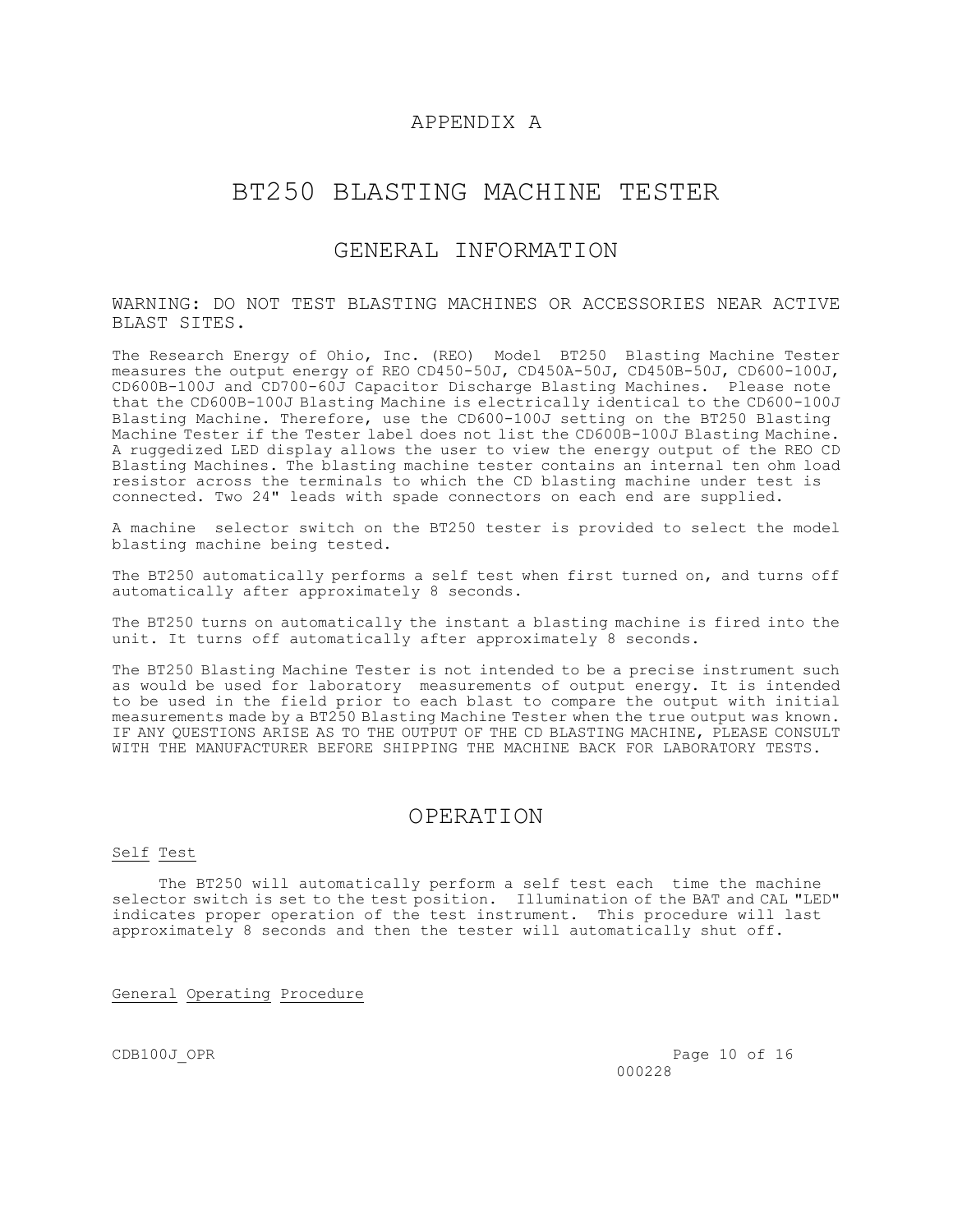- 1. Set the rotary switch on the BT250 CD Blasting Machine Tester to the correct blasting machine model to be tested.
- 2. Connect the tester to the blasting machine using the 2 leads provided.
- 3. Charge and fire the blasting machine into the tester.

A. The tester turns on automatically the instant the blasting machine fires.

### B. The bar graph displays the PERCENTAGE OF RATED ENERGY output from the blasting machine.

WARNING: DO NOT USE THE BLASTING MACHINE IF THE ENERGY OUTPUT IS LESS THAN 100 PERCENT.

- C. If the bar graph does not illuminate or if the ERROR light illuminates, check the machine selection switch and confirm that the proper machine position has been selected.
- 4. The tester remains on for approximately 8 seconds after the blasting machine fires.
- 5. The tester turns off automatically after use.

### BATTERIES

#### Battery Life

Under normal use, Alkaline type batteries will last up to 800 blasting machine tests. Battery replacement is required when the BAT. OK or CAL. OK LED bar does not illuminate, or decreases in intensity, during self test of the BT250 Blasting Machine Tester.

#### Battery Replacement

The BT250 Blasting Machine Tester uses two 9 volt Alkaline batteries, Eveready 522 or equal, available in most department stores, drug stores and electronic supply stores.

To replace the batteries, loosen the four screws on the back of the tester. Remove the cover. Remove the old batteries and insert the new alkaline batteries, observing polarity. After battery replacement, make sure that the gasket on the back cover is sealing properly and that the four screws are securely tightened.

WARNING: USE ONLY ALKALINE TYPE BATTERIES. Do not use carbon-zinc or any other type batteries as they do not have the capacity to operate the BT250 Blasting Machine Tester.

CAUTION: OBSERVE POLARITY WHEN REPLACING THE BATTERIES. INCORRECT POLARITY WILL DAMAGE THE ENERGY TESTER.

CDB100J\_OPR Page 11 of 16 000228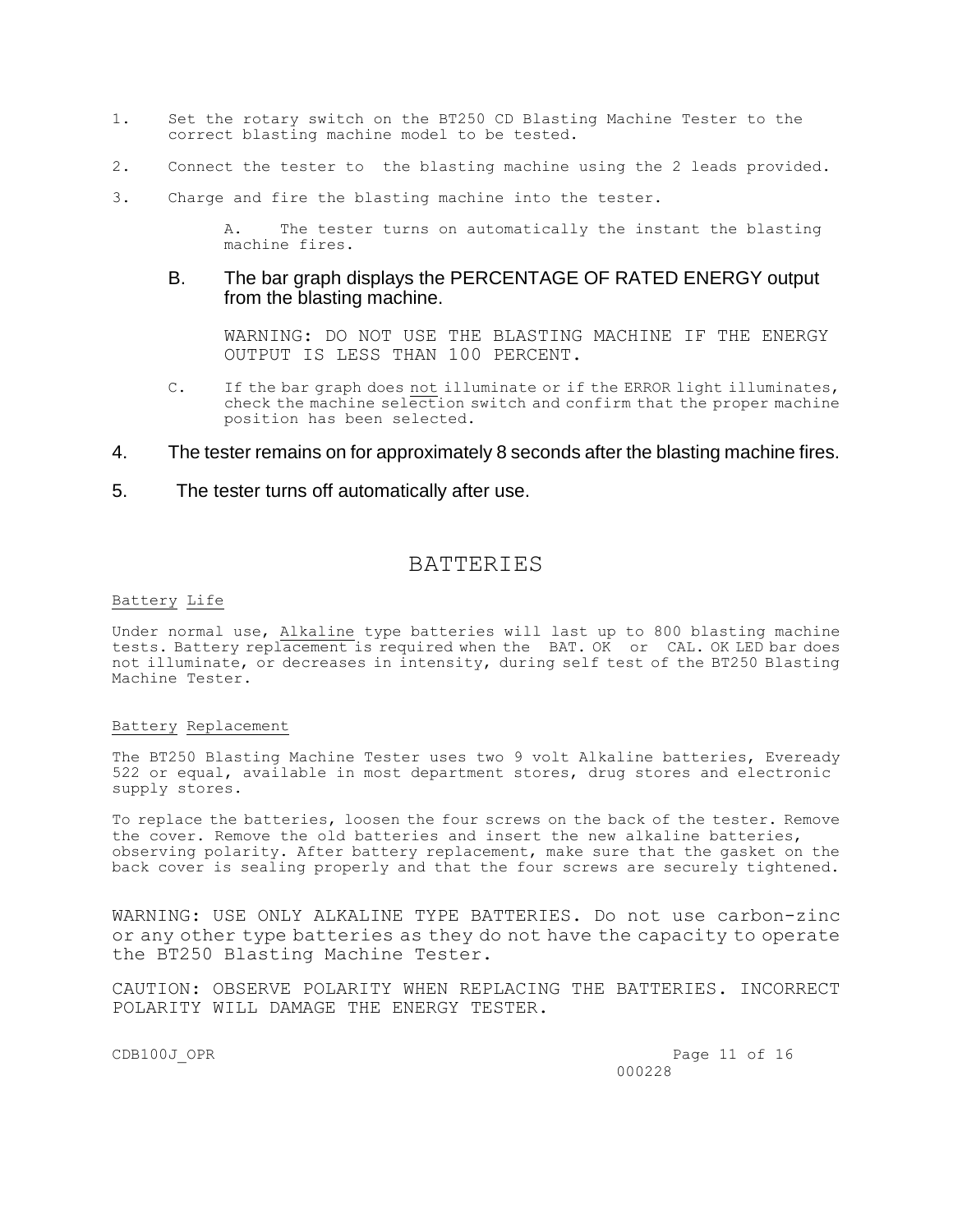CAUTION: EXAMINE BATTERIES AT LEAST EVERY 3 MONTHS FOR CHEMICAL LEAKAGE. REPLACE BATTERIES AT LEAST YEARLY EVEN IF NOT EXHAUSTED. REMOVE BATTERIES FROM THE ENERGY TESTER IF IT IS NOT GOING TO BE USED FOR TWO OR MORE MONTHS.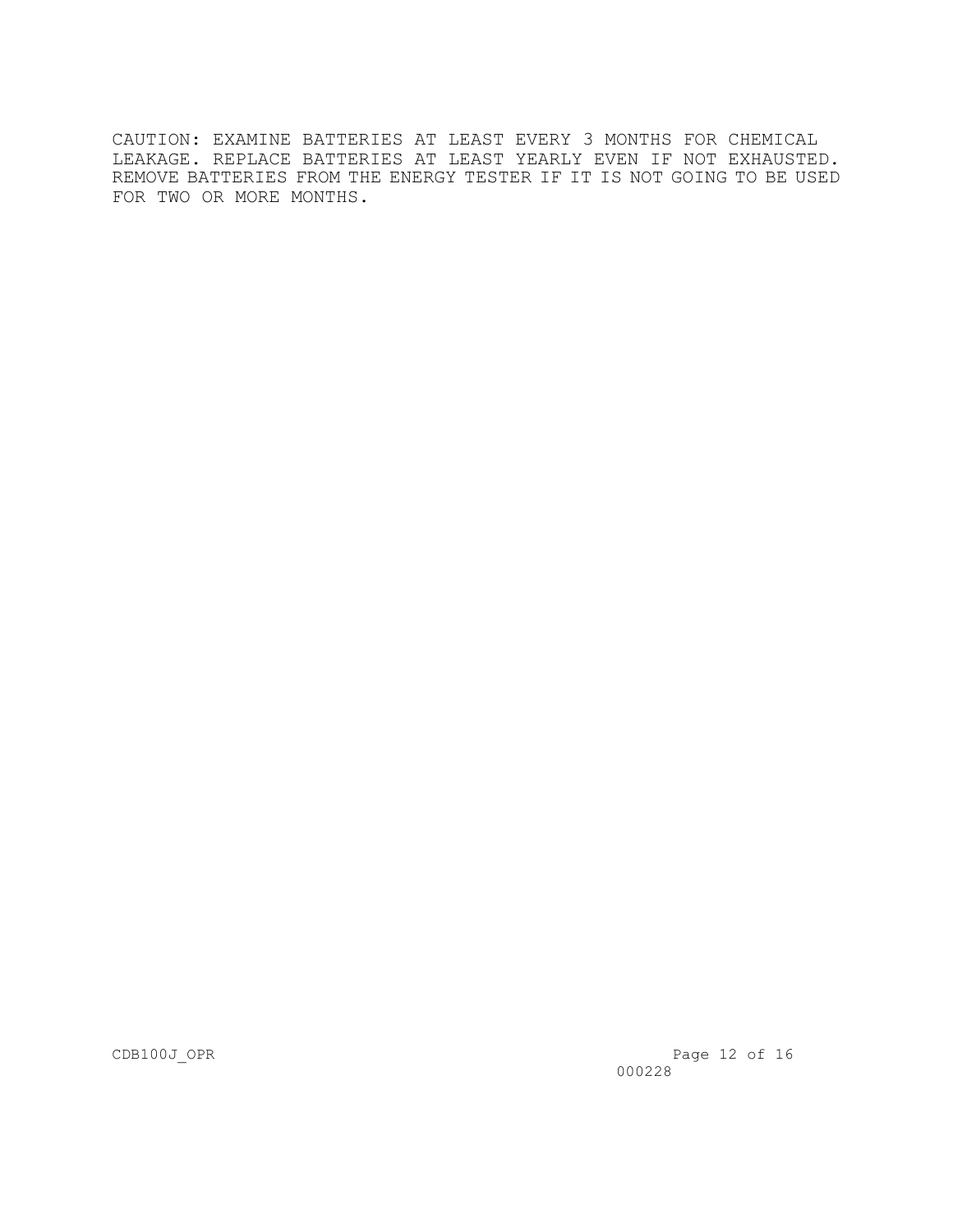#### APPENDIX B

## BO1999-1 and BO199.9-1 BLASTER'S OHMMETER

## INTRODUCTION

The REO BO1999-1 and BO199.9-1 Blaster's Ohmmeters are pocket-size SINGLE CIRCUIT models designed for general use. A nylon cord attached to the case allows the ohmmeter to hang from around the neck for convenient use. Long battery life, a rugged water resistant enclosure and heavy duty terminals provide the blaster with a dependable unit. This user-friendly digital ohmmeter speeds up circuit check-out and provides vital information necessary to assure a successful blast.

#### GENERAL INFORMATION

The REO BO1999-1 and BO199.9-1 Blaster's Ohmmeters provide nominal values of circuit resistance on a large easy-to-read digital display. Two terminals on the ohmmeter are provided for single circuit testing. The BO1999-1 Blaster's Ohmmeter measures resistance of 0 - 1999 ohms in one ohm increments, with an accuracy of +/- 1 ohm. The BO199.9-1 Blaster's Ohmmeter measures resistance of 0 - 199.9 ohms in one-tenth ohm increments, with an accuracy of  $+/- 0.1$  ohm. The maximum test current is less than 3 milliamperes. The ohmmeter turns on automatically when a circuit is detected, and turns off automatically when the circuit is disconnected.

### OPERATION

#### Operational Test

- 1. Do not connect a blasting circuit to the Blaster's Ohmmeter until this Operational Test has been performed.
- 2. Short the terminals on the ohmmeter with a short piece of wire.
- 3. The ohmmeter should turn on and indicate 000 (+/- 1) ohm for the BO1999-1 Onmmeter, or 00.0 (+/- 0.1) ohm for the BO199.9-1 Ohmmeter.
- 4. If the battery is in need of replacement, BAT appears on the display.
- 5. Remove the short from the terminals on the ohmmeter. The ohmmeter should turn off and remain off.

#### General Operating Procedure

Note: The following procedure is intended as a guide only, and each user must prepare and verify his own procedure consistent with Local, State, and Federal regulations. Complete Operating Instructions appear on the back of the Blaster's Ohmmeter.

CAUTION - USE OF THIS EQUIPMENT REQUIRES THAT THE OPERATOR HAS BEEN TRAINED AND CERTIFIED IN BLASTING TECHNIQUES. WARNING: BATTERIES ALONE CAN FIRE ELECTRIC DETONATORS. KEEP BATTERIES AWAY FROM THE BLASTING CIRCUITS.

CDB100J\_OPR Page 13 of 16 000228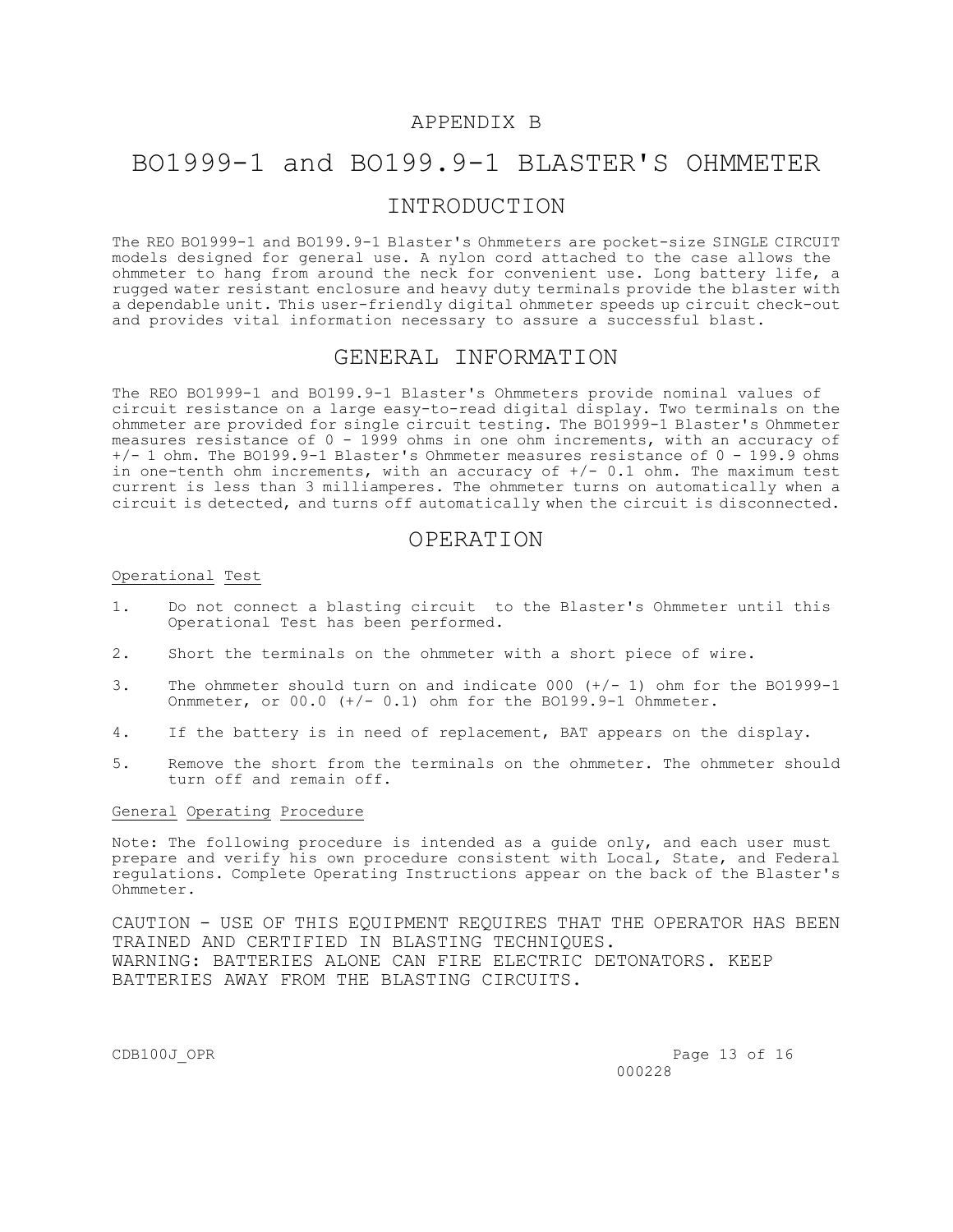WARNING: KEEP THE BLASTING CIRCUITS SHUNTED WHEN NOT CONNECTED TO THE OHMMETER. MINIMIZE THE TIME THE BLASTING CIRCUITS ARE CONNECTED TO THE OHMMETER BY TAKING RESISTANCE VALUES QUICKLY. RECORD THE DATA IN A LOG BOOK FOR ANALYSIS AND FUTURE REFERENCE.

- 1. Perform the Operational Test.
- 2. Connect the blasting circuit to the terminals on the Blaster's Ohmmeter.
- 3. Note the resistance displayed.
	- Note: 1--- will be displayed if the resistance exceeds the ohmmeter range.
- 4. Shunt the blasting circuit after testing.

### BATTERY

#### Battery Life

Under normal use, an Alkaline type battery will last more than 2000 hours of operation. During use of the ohmmeter, BAT will appear on the display when the battery is in need of replacement.

#### Battery Replacement

The BO1999-1 and BO199.9-1 Blaster's Ohmmeters use one 9 volt Alkaline battery, Eveready 522 or equal, available in most department stores, drug stores, and electronic supply stores.

To replace the battery, loosen and remove the two  $1/4$ " screws which fasten the back cover to the tester. Remove the back. Remove the old battery and insert the new alkaline battery, observing polarity. After battery replacement, make sure that the gasket on the back cover is sealing properly and that the two screws are securely tightened.

WARNING: USE ONLY AN ALKALINE TYPE BATTERY. Do not use a carbon-zinc type battery as it does not have the capacity to operate the BO1999-1 or BO199.9-1 Blaster's Ohmmeter.

CAUTION: OBSERVE POLARITY WHEN REPLACING THE BATTERY. INCORRECT POLARITY WILL DAMAGE THE BLASTING MACHINE.

CAUTION: EXAMINE BATTERY AT LEAST EVERY 3 MONTHS FOR CHEMICAL LEAKAGE. REPLACE THE BATTERY AT LEAST YEARLY EVEN IF NOT EXHAUSTED. REMOVE THE BATTERY FROM THE BLASTER'S OHMMETER IF IT IS NOT GOING TO BE USED FOR TWO OR MORE MONTHS.

### APPENDIX C

## LEAD LINES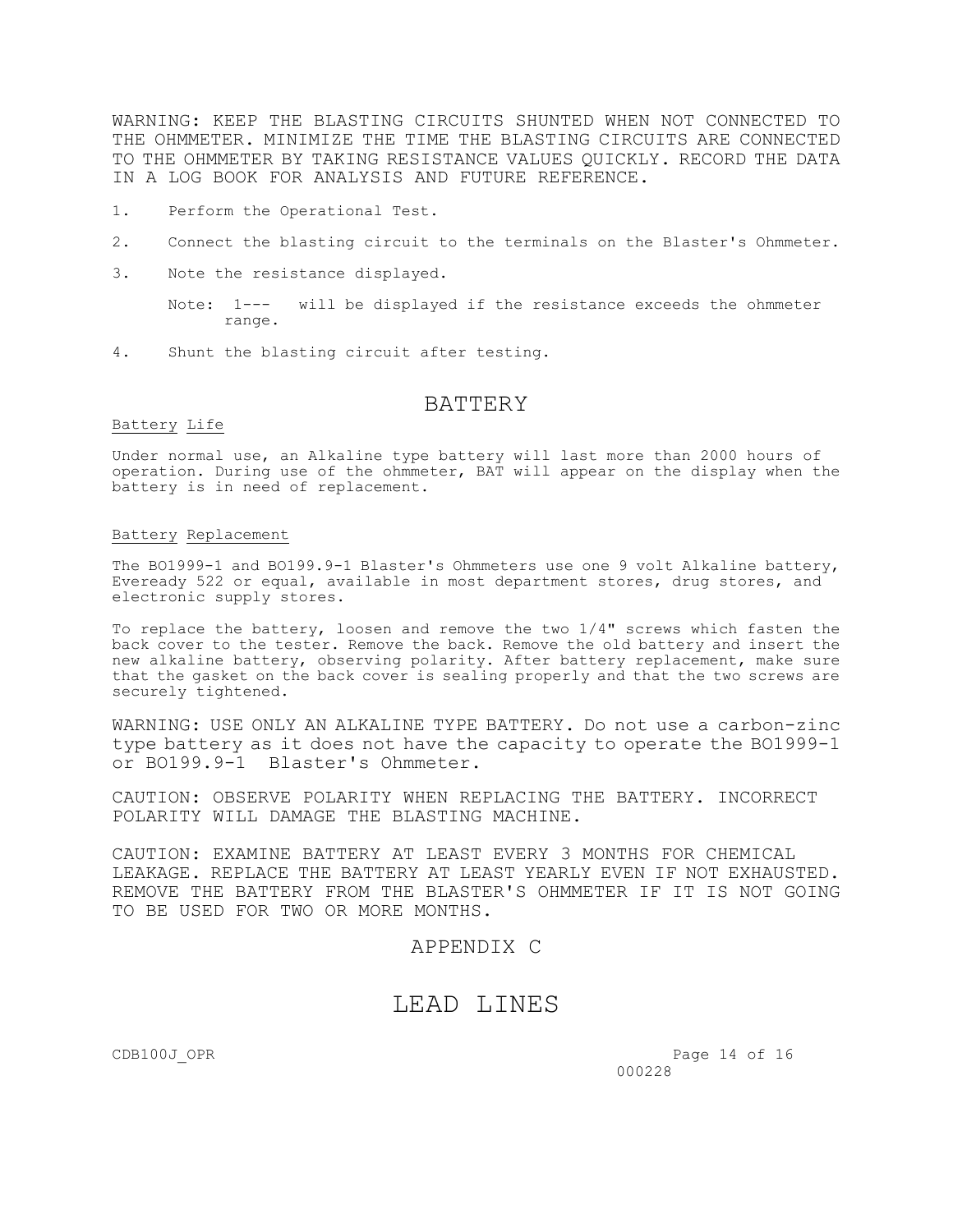## GENERAL DESCRIPTION

The firing cable or lead lines are the fragile part of the blasting system. In some operations these are considered expendable. The life expectancy of the lead lines or firing cable is dependent on the conditions to which it is subjected and subsequent care. It is vital that the lead lines or firing cable be inspected and maintained after each blast if they are to be reused.

## CONDITIONS WHICH CAUSE FIRING CABLE AND LEAD LINE FAILURE

- 1. If the firing cable or lead line is pulled or jerked by the blast, it may be damaged. To prevent this, allow enough hookup wire or leg wire from the electric detonator to wrap around a small 10 to 15 pound rock. The rock will be jerked instead of the line.
- 2. Reeling or pulling the firing cable or lead line through loose rocks or soil can also cause damage. Care must be taken to prevent the wire from catching in rock piles or crevices.
- 3. Flyrock damage.

 WARNING: DAMAGED CABLES AND LEAD LINES CAUSE MISFIRES. Test your cables or lead lines before each shot.